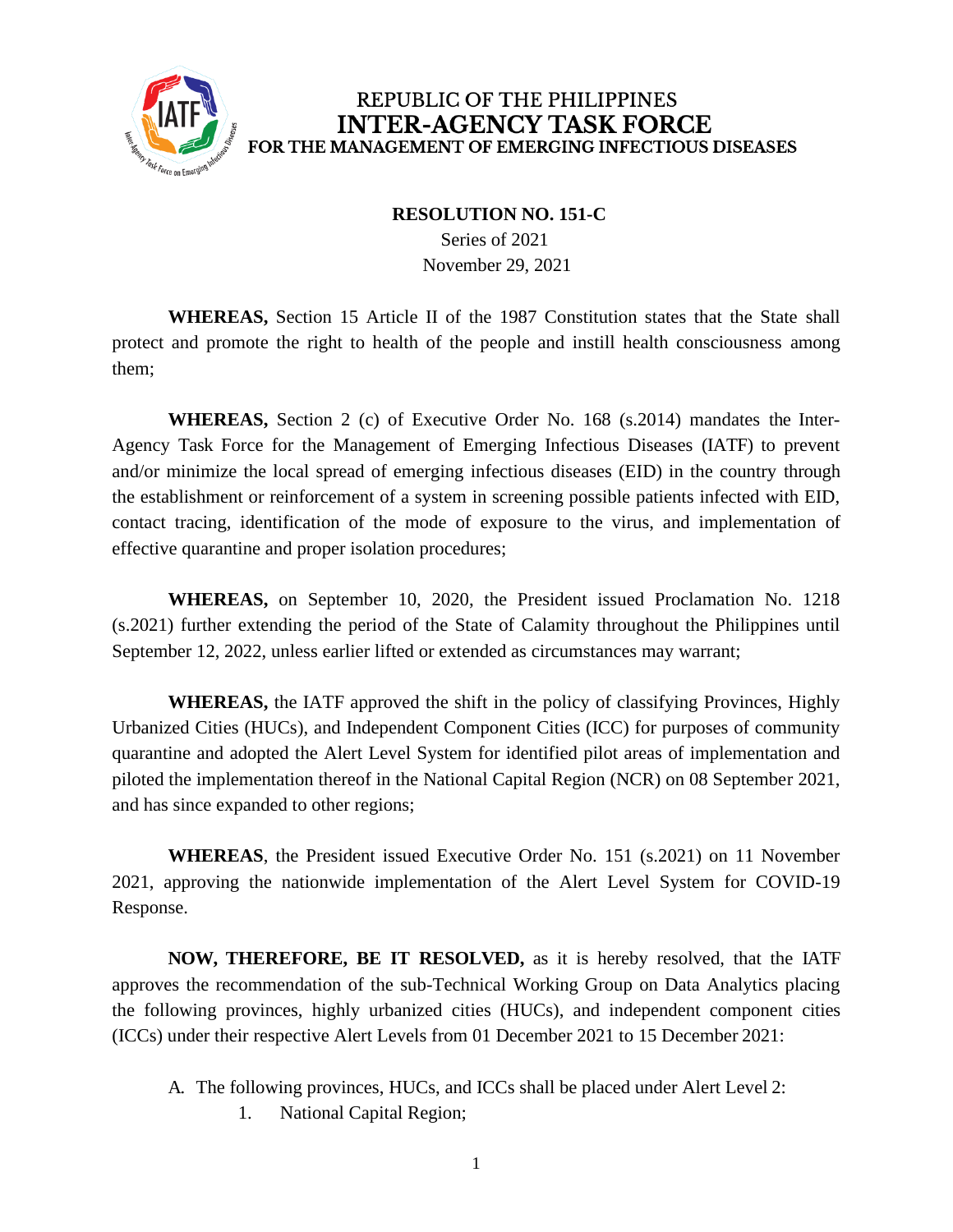

## REPUBLIC OF THE PHILIPPINES **INTER-AGENCY TASK FORCE** FOR THE MANAGEMENT OF EMERGING INFECTIOUS DISEASES

- 2. Cordillera Administrative Region (CAR): Benguet, Abra, Kalinga, Baguio City, Mountain Province, and Ifugao;
- 3. Region I: Dagupan City, Ilocos Sur, Ilocos Norte, La Union, and Pangasinan;
- 4. Region II: Batanes, Cagayan, Isabela, Nueva Vizcaya, Quirino, and City of Santiago;
- 5. Region III: Angeles City, Aurora, Bataan, Bulacan, Nueva Ecija, Olongapo City, Pampanga, Zambales, and Tarlac;
- 6. Region IV-A: Cavite, Laguna, Batangas, Rizal, Quezon, and Lucena City;
- 7. Region IV-B: Occidental Mindoro, Oriental Mindoro, Puerto Princesa City, Marinduque, Romblon, and Palawan;
- 8. Region V: Albay, Camarines Norte, Camarines Sur, Catanduanes, Sorsogon, Masbate, and Naga City;
- 9. Region VI: Aklan, Antique, Bacolod City, Capiz, Guimaras, Iloilo, Iloilo City, and Negros Occidental;
- 10. Region VII: Bohol, Cebu, Cebu City, Lapu-lapu City, Mandaue City, Negros Oriental, and Siquijor;
- 11. Region VIII: Biliran, Eastern Samar, Leyte, Northern Samar, Ormoc City, Southern Leyte, Tacloban City, and Western Samar;
- 12. Region IX: City of Isabela, Zamboanga City, Zamboanga del Norte, Zamboanga del Sur, and Zamboanga Sibugay;
- 13. Region X: Bukidnon, Cagayan de Oro City, Camiguin, Iligan City, Lanao del Norte, Misamis Occidental, and Misamis Oriental;
- 14. Region XI: Davao City, Davao del Norte, Davao de Oro, Davao del Sur, Davao Occidental, and Davao Oriental;
- 15. Region XII: General Santos City, North Cotabato, Sarangani, South Cotabato, and Sultan Kudarat;
- 16. Region XIII (Caraga): Butuan City, Surigao del Norte, Agusan del Sur, Surigao del Sur, Dinagat Islands, and Agusan del Norte;
- 17. Bangsamoro Autonomous Region in Muslim Mindanao (BARMM): Basilan, Cotabato City, Tawi-Tawi, Sulu, Lanao del Sur, and Maguindanao.
- B. The province of Apayao shall be placed under Alert Level 3.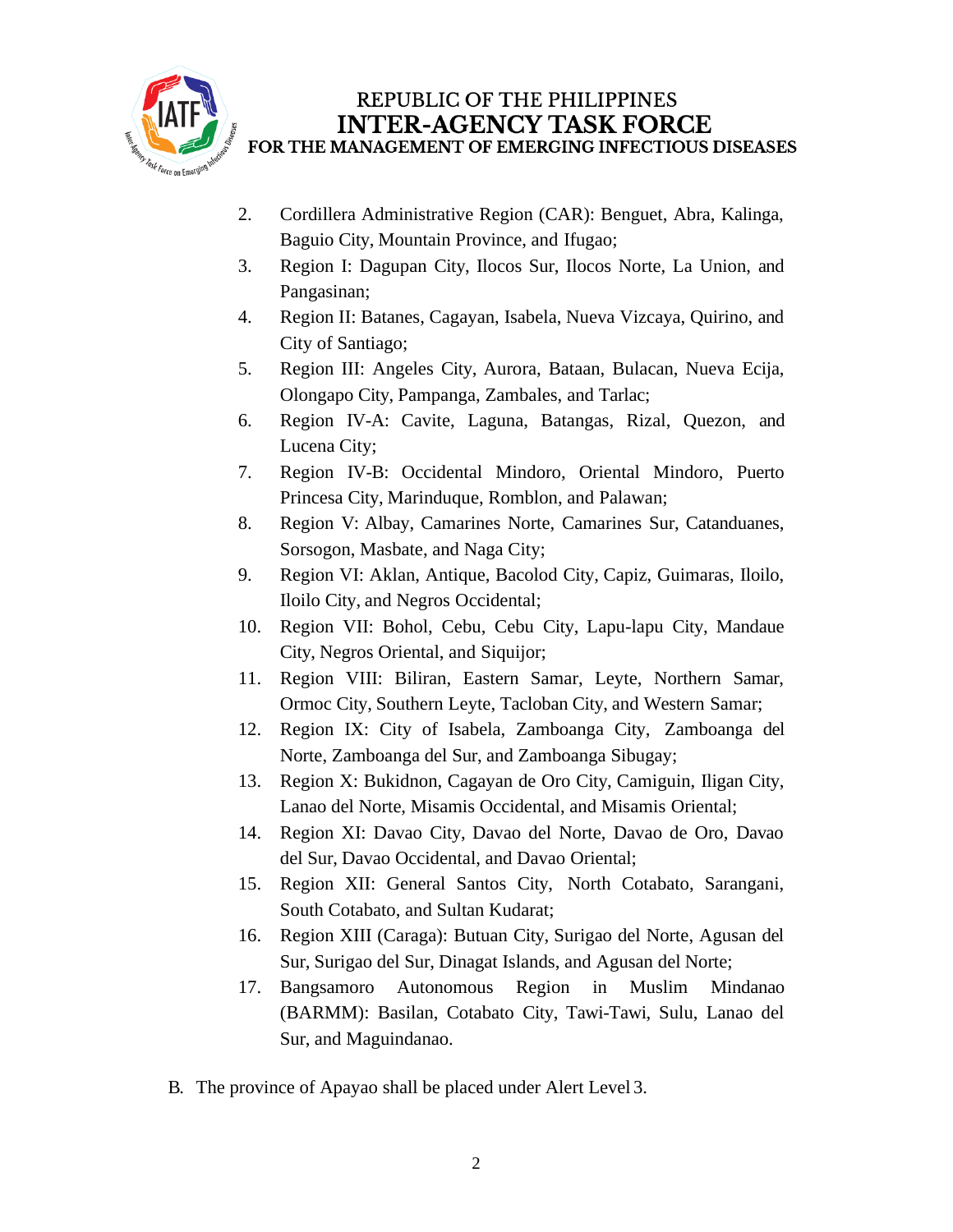

REPUBLIC OF THE PHILIPPINES **INTER-AGENCY TASK FORCE** FOR THE MANAGEMENT OF EMERGING INFECTIOUS DISEASES

**RESOLVED FURTHER,** that the Chairperson and the Co-Chairperson shall be duly authorized to sign this Resolution for and on behalf of the Inter-Agency Task Force.

**APPROVED** this November 29, 2021, via *ad referendum***.**

**FRANCISCO T. DUQUE III** Secretary, Department of Health IATF Chairperson

**KARLO ALEXEI B. NOGRALES** Secretary, Office of the Cabinet Secretariat IATF Co-Chairperson